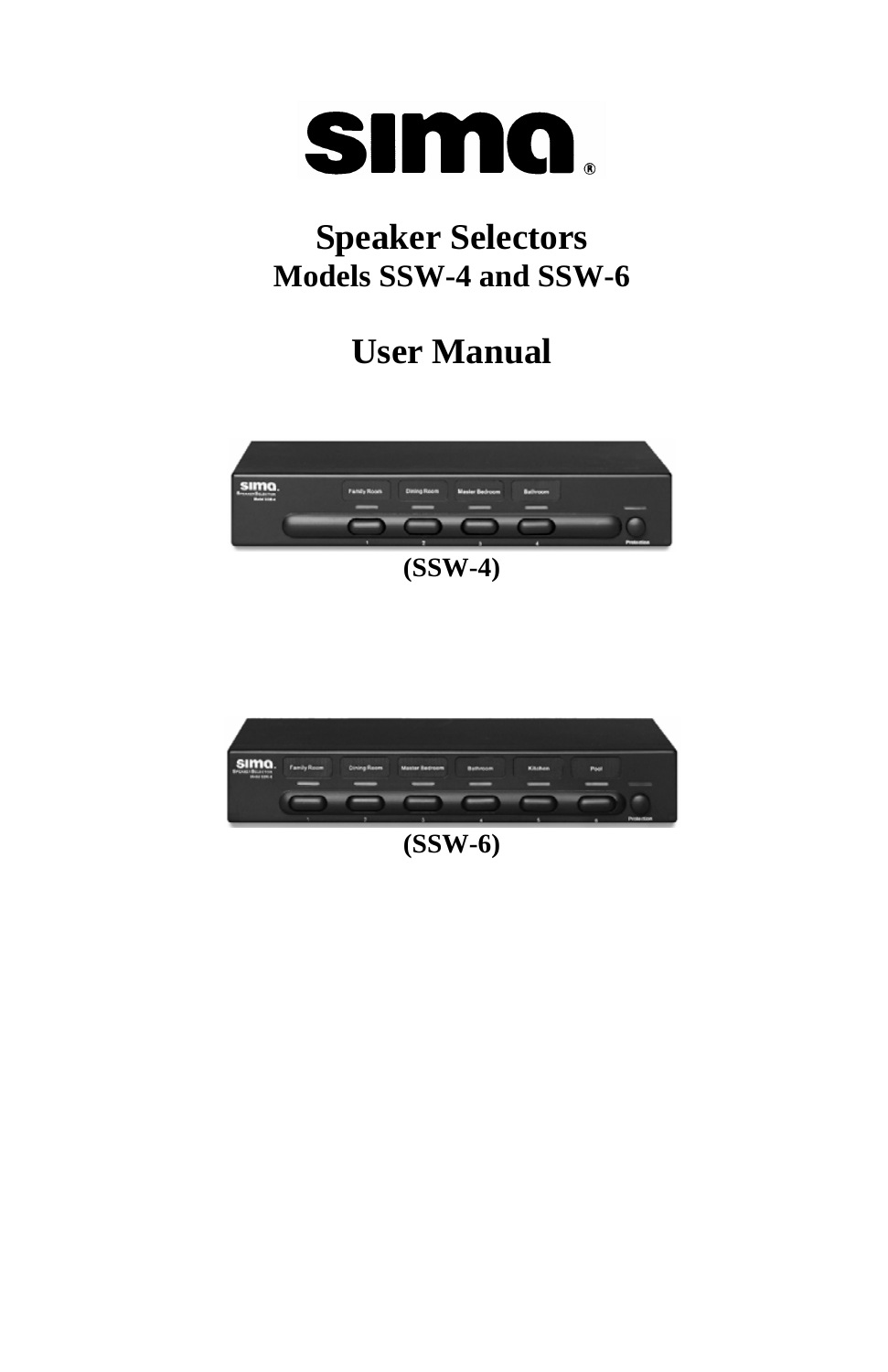## **Table of Contents**

<span id="page-1-0"></span>

### **Important Safety Precautions**

When using this product, basic safety precautions should always be followed to reduce the risk of fire and electric shock, including the following:

Read and understand all instructions.

Follow all warnings and instructions marked on this product.

Do not use liquid or aerosol cleaners. Use a damp cloth for cleaning.

To prevent fire or shock hazard, do not expose this product to rain or moisture. Do not use near a bath tub, wash bowl, sink, or laundry tub; do not use in a wet basement or in a swimming pool.

To avoid electrical shock, do not open the case of this product.

The unit should be situated away from heat sources such as radiators, stoves, etc.

### **What's Included**

- 1 SSW Speaker Selector
- 1 Sheet of labels
- 1 This instruction manual

Date Purchased: \_\_\_\_\_\_\_\_\_\_, Model: \_\_\_\_\_\_\_\_\_

©1999 by Sima Products Corp.

All rights reserved. No part of this publication may be reproduced or transmitted in any form or by any means without prior written permission from Sima Products Corp.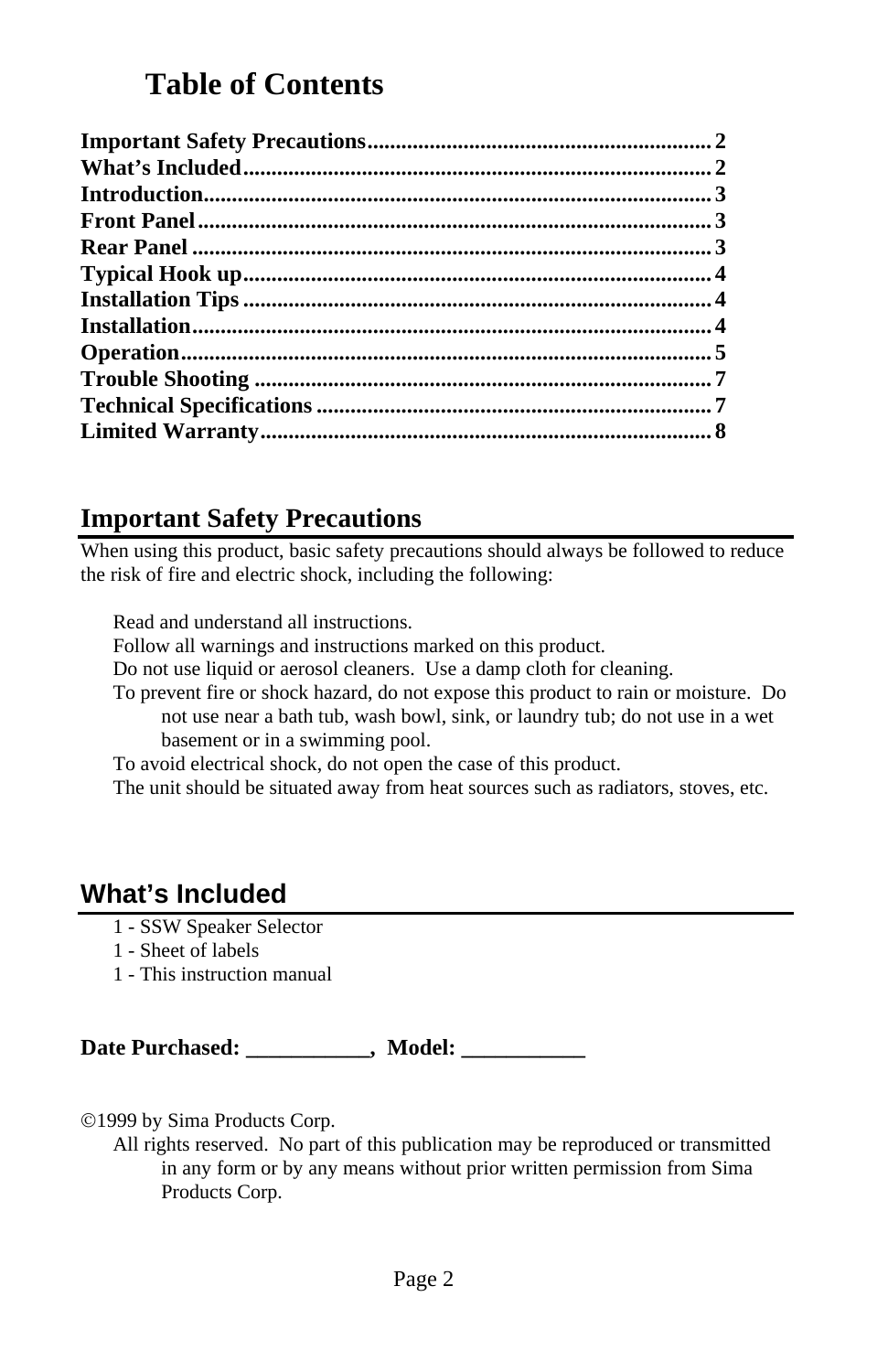# <span id="page-2-0"></span>**Introduction**

The Sima speaker selectors have been designed to let you add additional speakers around your home or office and turn them on and off without purchasing additional amplifiers.

The Sima speaker selectors have the following features:

• Ability to add up to 4 (SSW-4) or 6 (SSW-6) speaker pairs to your amplifier

- Left and right "commons" are isolated to work with all types of amplifiers
- Protection for amplifier and unit
- Small size to fit with any system
- No power required for operation
- Easy installation
- Can handle up to 100 watts amplifier power with unique protection circuitry

# **Front Panel**



**1 Speakers 1 through 4/6** - Press button in to select desired speaker. Orange indicator will show which speakers are active.

- **2 Indicators** Indicates selected speakers when orange.
- **3 Labels** To customize your selector to make speaker selection foolproof.
- **4 Protection Switch:** Press in, with the white indicator showing, to activate impedance protection to protect your amplifier from low speaker impedance.

## **Rear Panel**





- **5 Connection from amplifier**  from the speaker output of your receiver or amplifier (100 watts max).
- **6 Speaker Connections** Connect your speakers to these terminals.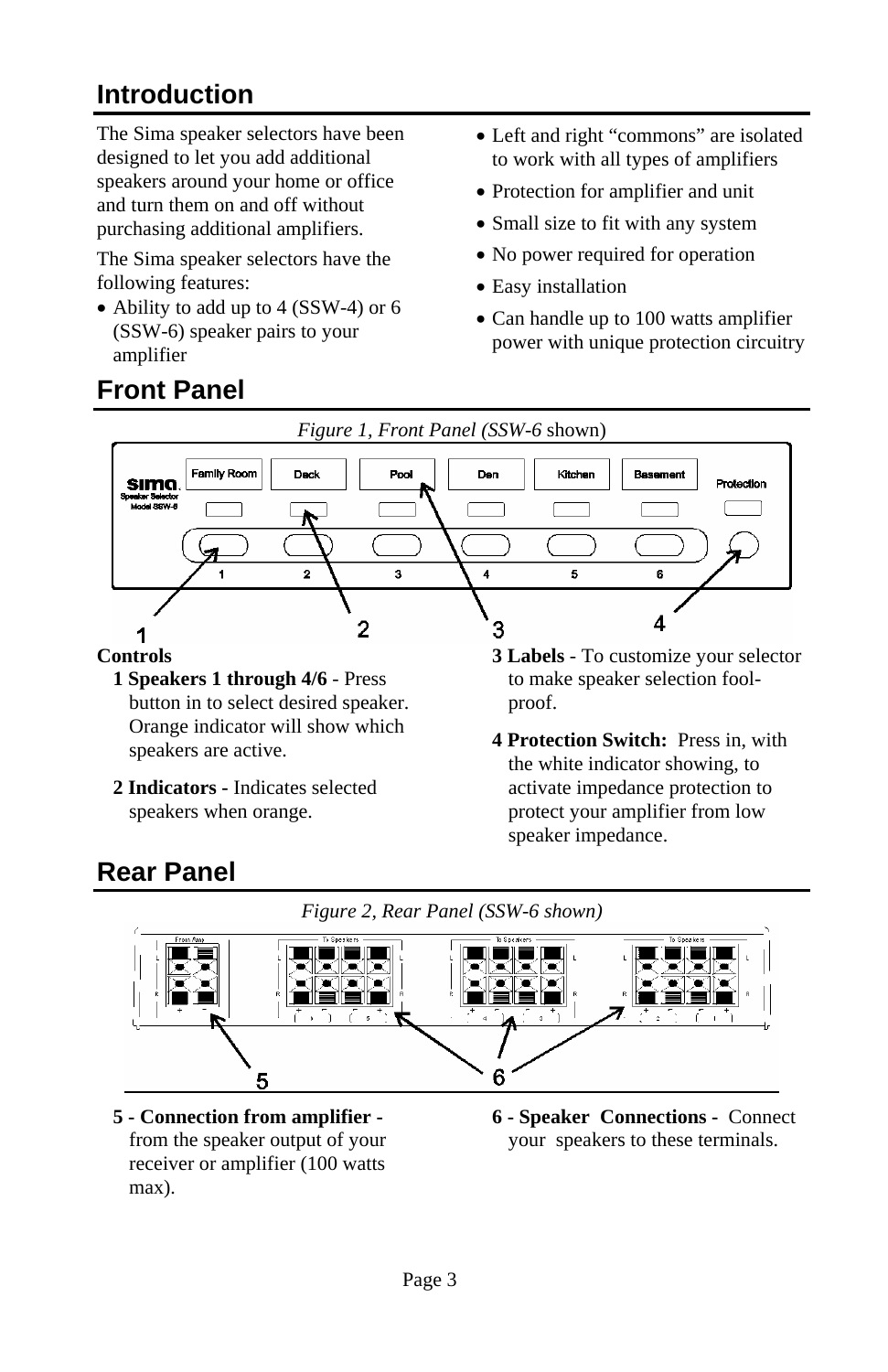## <span id="page-3-0"></span>**Typical Hook up**

The diagram below shows a overview of a typical system with the SSW-6 using 6 speaker pairs.



### **Installation Tips**

- It is recommended to use 18 or 16 AWG gauge stranded wire. For runs longer than 50', 14 gauge is recommended.
- You can mix 4, 6, 8 and 16 ohm speakers.
- Since speakers have different efficiencies, more efficient speakers will sound louder than less efficient speakers. Either select your speakers to have the same efficiencies (a typical measurement is 90 db/watt) or add a speaker volume control between the SSW-4/6 and the speaker in the room where the speaker is located where you want to adjust the volume.
- Wire according to state and local laws. Most places require that you use special in-wall speaker wire with a specific "CL" fire rating. Consult your dealer about obtaining such wire.
- Keep the speaker wiring from running close to AC power wiring for safety and to avoid any noise pick up.

### **Installation**

Make sure power is turned off on your receiver or power amplifier before doing any wiring

- To make a connection, using a wire stripper, strip 3/8" of insulation from the end of the wire. To avoid short circuits and possible amplifier damage, do not strip too much insulation from the wire.
- Tightly twist the end of the wire so that there are no frayed wires.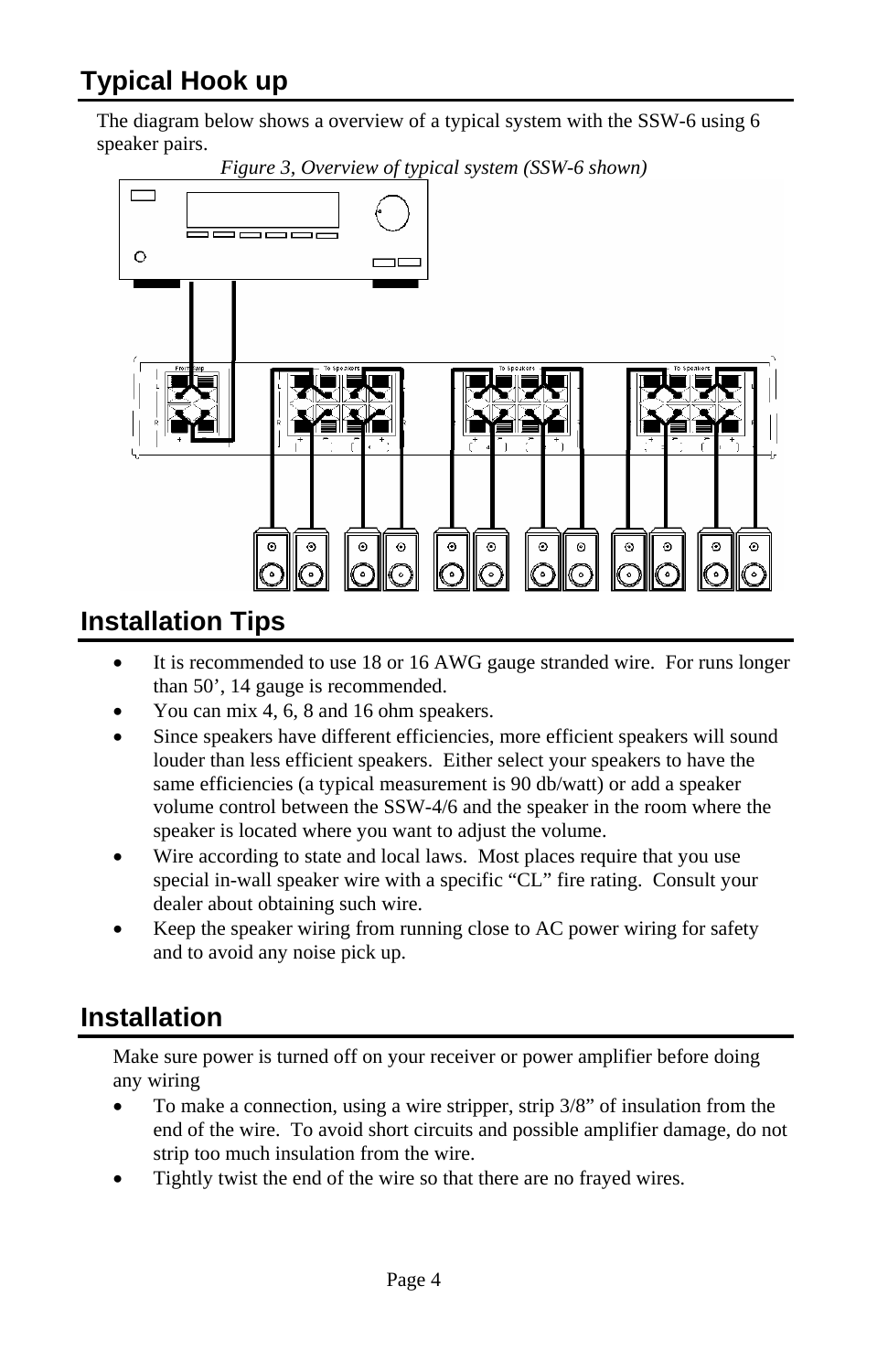<span id="page-4-0"></span>

- Push the tab and simultaneously insert the wire into the correct hole.
- Verify that there are no wire frays.
- Connect the wires from the speaker output from your receiver or amplifier to the SSW-4/6 terminals marked AMPLIFIER. Pay attention and connect the "+" output from the right front output on the amplifier to the right "+" input on the SSW-4/6 and connect the "-" output from your amplifier to the "-" input on the SSW-4/6. Likewise, connect the left channel wires to the left input of the SSW-4/6.
- Next, connect the wires from each of the speakers to the corresponding connection on the SSW-4/6.
- Finally, attach one of the pre-printed labels to the front of the unit in the recessed area so the button matches the location of the speaker.

### **Operation**

#### **Initial connection**

It is recommended that you select only one speaker pair in the same room you are in for initial turn on. Select this speaker pair and turn on your receiver/amplifier. Make sure sound is coming from both speakers. Before you turn on additional speakers, read the information below.

#### **Inputs**

Pushing an input button on the front panel will select another speaker pair to turn on. The orange indicator above the button will indicate the active button.

#### **Protection Circuit**

#### **When to use the protection switch**

When you have more than one speaker pair selected (see chart on page 6). This circuit provides additional impedance so your amplifier does not drive too low of a impedance. In addition, the protection circuit has an electronic circuit breaker to automatically turn off if the volume level is excessive. It will automatically reset when the overload is removed and/or the volume is reduced.

#### **It is recommend not to use the protection when:**

When you want to listen to just one speaker pair, especially at loud levels.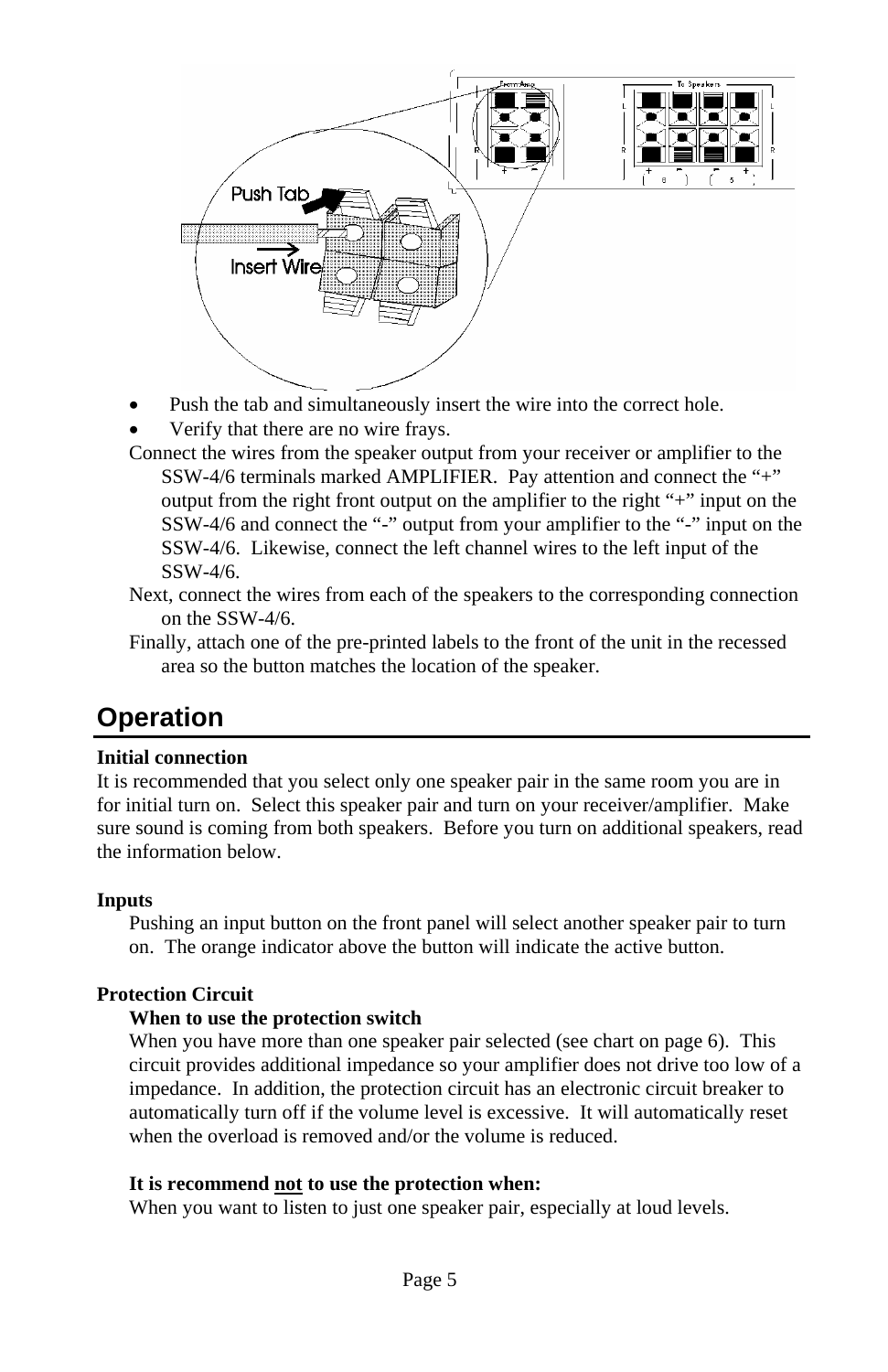Refer to your amplifier or receiver's user manual or on the rear panel of the amplifier to determine the minimal speaker impedance that your amplifier can handle.

|            | 4 ohm          | 6 ohm          | 8 ohm          | $16 \text{ ohm}$ |
|------------|----------------|----------------|----------------|------------------|
|            | speakers       | speakers       | speakers       | speakers         |
| 1 selected | Protection OFF | Protection OFF | Protection OFF | Protection OFF   |
| 2 selected | Protection ON  | Protection ON  | Protection OFF | Protection OFF   |
| 3 selected | Protection ON  | Protection ON  | Protection ON  | Protection OFF   |
| 4 selected | Protection ON  | Protection ON  | Protection ON  | Protection OFF   |
| 5 selected | Protection ON  | Protection ON  | Protection ON  | Protection ON    |
| 6 selected | Protection ON  | Protection ON  | Protection ON  | Protection ON    |

#### **If your amplifier can handle 4 ohm loads**

#### **If your amplifier can handle 2 ohm loads**

|                   | 4 ohm          | 6 ohm                 | 8 ohm                 | $16 \text{ ohm}$ |
|-------------------|----------------|-----------------------|-----------------------|------------------|
|                   | speakers       | speakers              | speakers              | speakers         |
| 1 selected        | Protection OFF | Protection OFF        | Protection OFF        | Protection OFF   |
| 2 selected        | Protection OFF | <b>Protection OFF</b> | <b>Protection OFF</b> | Protection OFF   |
| 3 selected        | Protection ON  | Protection OFF        | Protection OFF        | Protection OFF   |
| 4 selected        | Protection ON  | Protection ON         | Protection OFF        | Protection OFF   |
| 5 selected        | Protection ON  | Protection ON         | Protection ON         | Protection OFF   |
| <b>6</b> selected | Protection ON  | Protection ON         | Protection ON         | Protection OFF   |

#### **Calculating Impedance**

If you want to calculate the impedance of speakers with different impedance here is how to do it.

Parallel Impedance is equal to  $(R1 \times R2) / (R1 + R2)$ .

Say you had a 6 ohm and an 8 ohm speaker. The parallel impedance if you selected these two speakers would be:

 $(6 \times 8) / (6 + 8) = 48 / 14 = 3.4$  ohms.

If the calculated impedance is less than the minimal amplifier allowed impedance, turn the PROTECTION mode on.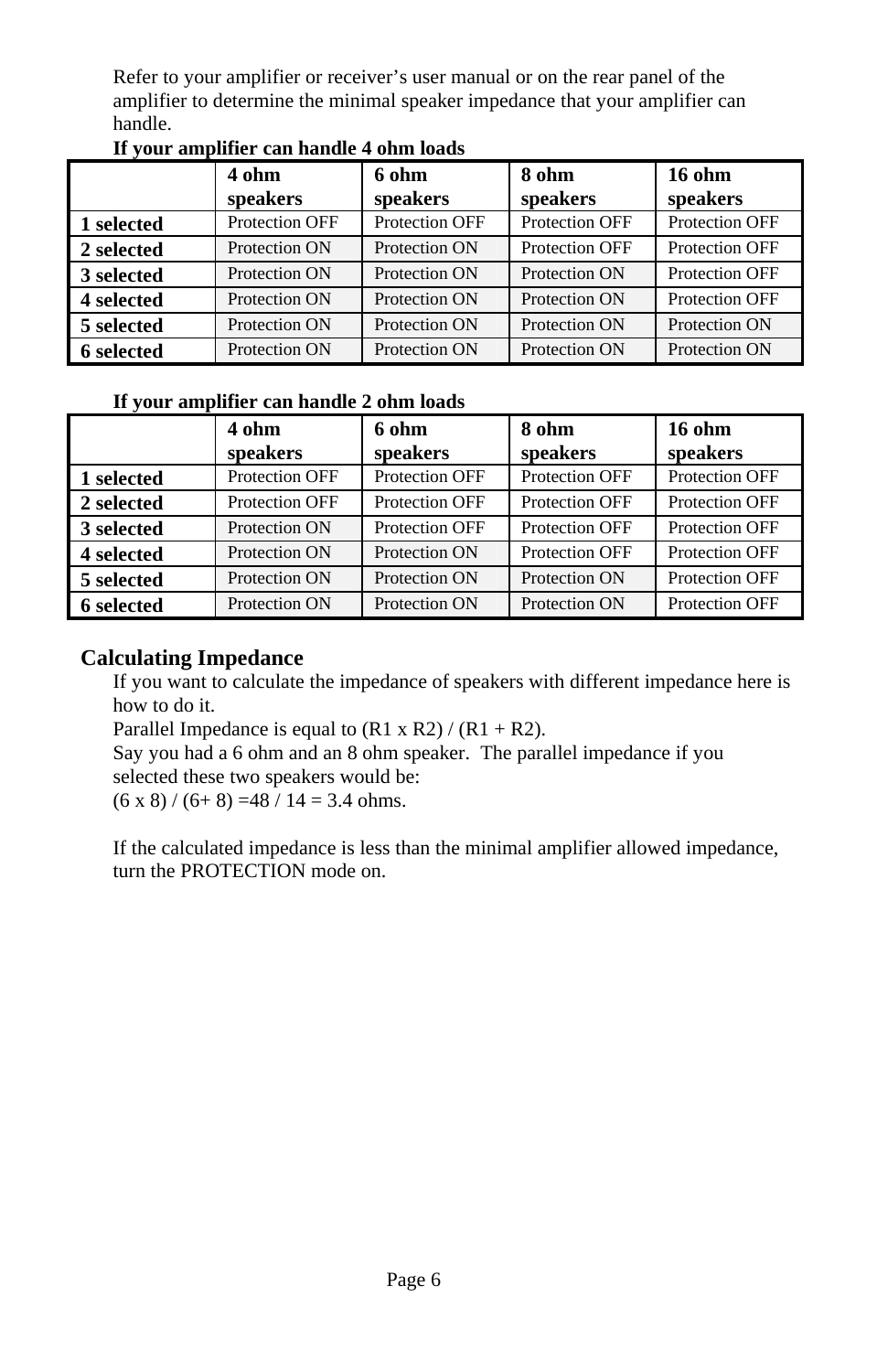### <span id="page-6-0"></span>**Trouble Shooting**

| Problem                | <b>Solution</b>                                                                                     |
|------------------------|-----------------------------------------------------------------------------------------------------|
| No sound               | Make sure correct speaker is selected.                                                              |
|                        | Make sure no wires are touching each other or the<br>case of the amplifier or SSW-4/SSW-6 selector. |
| One or both speakers   | Reduce volume level and unit will automatically                                                     |
| turn off when music is | reset. Internal protection circuit is detecting                                                     |
| playing                | overload or excessive volume level and is shutting                                                  |
|                        | off speakers.                                                                                       |
| Slight drop in volume  | Normal - This is due to the additional resistance                                                   |
| when PROTECTION        | added to protect your amplifier.                                                                    |
| is turned on           |                                                                                                     |
| Unit gets very hot     | Reduce volume level.                                                                                |
|                        | Turn unused speakers off.                                                                           |
|                        | If only one speaker pair is used, turn PROTECTION<br>switch off.                                    |

### **Technical Specifications**

#### **Input**

100 watt per channel max

#### **Outputs**

4 Speaker pairs (SSW-4), 6 Speaker pairs (SSW-6)

4 to 16 ohm impedance

#### **Protection Circuit**

Amplifier Protection: 3 ohm resistor per channel Unit Protection: Automatic resetting poly switch

#### **Wire gauge**

14 to 22 gauge **Size**: 11.75" wide, 6.5" deep, 2" high **Weight**: 3 lbs

### **Supplied accessories**

User Manual (this document) Sheet of front panel labels

Design and specifications are subject to change without notice.